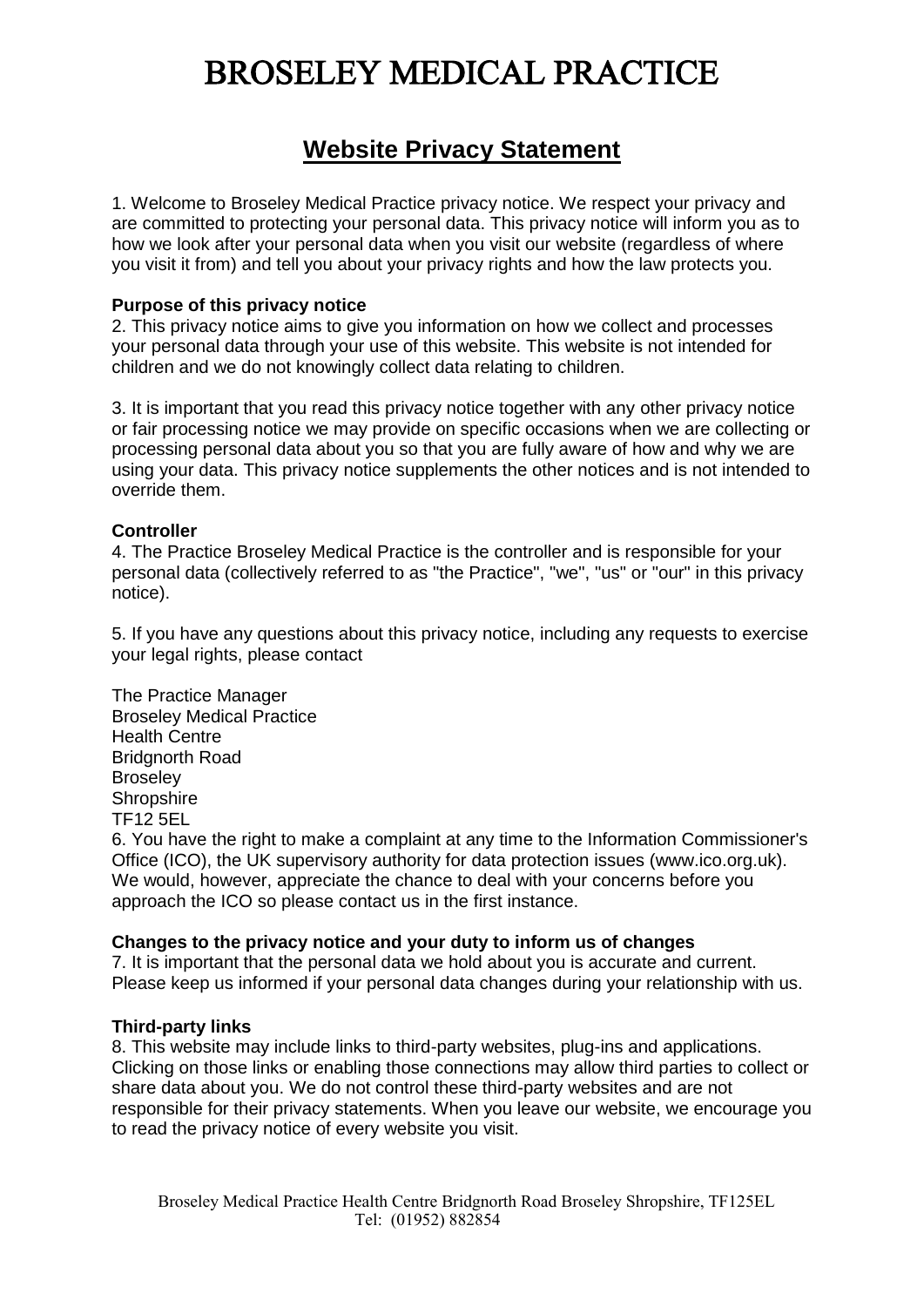#### **The data we collect about you**

 9. Personal data, or personal information, means any information about an individual from which that person can be identified. It does not include data where the identity has been removed (anonymous data).

 10. We may collect, use, store and transfer different kinds of personal data about you which we have grouped together follows:

 • Identity Data includes first name, maiden name, last name, username or similar identifier, marital status, title, date of birth and gender.

 • Contact Data includes billing address, delivery address, email address and telephone numbers.

• Financial Data includes bank account and payment card details.

 • Transaction Data includes details about payments to and from you and other details of products and services you have purchased from us.

 • Technical Data includes internet protocol (IP) address, your login data, browser type and version, time zone setting and location, browser plug-in types and versions, operating system and platform and other technology on the devices you use to access this website.

 • Profile Data includes your username and password, purchases or orders made by you, your interests, preferences, feedback and survey responses.

 • Usage Data includes information about how you use our website, products and services.

 • Marketing and Communications Data includes your preferences in receiving marketing from us and our third parties and your communication preferences.

 11. We also collect, use and share Aggregated Data such as statistical or demographic data for any purpose. Aggregated Data may be derived from your personal data but is not considered personal data in law as this data does not directly or indirectly reveal your identity. For example, we may aggregate your Usage Data to calculate the percentage of users accessing a specific website feature. However, if we combine or connect Aggregated Data with your personal data so that it can directly or indirectly identify you, we treat the combined data as personal data which will be used in accordance with this privacy notice.

 12. We do not collect any Special Categories of Personal Data about you (this includes details about your race or ethnicity, religious or philosophical beliefs, sex life, sexual orientation, political opinions, trade union membership, information about your health and genetic and biometric data). Nor do we collect any information about criminal convictions and offences.

### **How is your personal data collected?**

 13. We use different methods to collect data from and about you including through direct interactions. For example, you may give us your identity, Contact and Financial Data by filling in forms or by corresponding with us by post, phone, email or otherwise.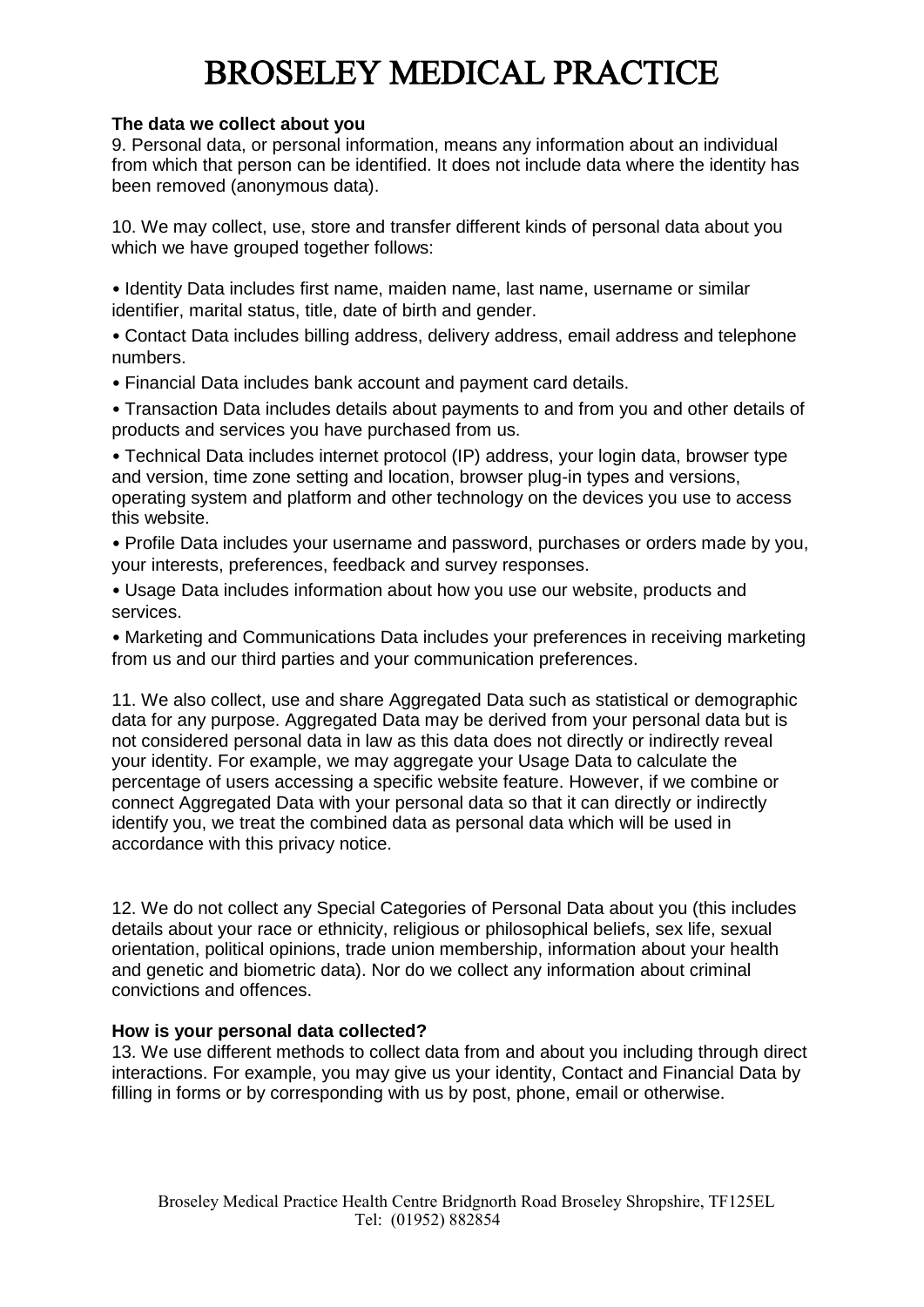#### **How we use your personal data**

 14. We will only use your personal data when the law allows us to. Most commonly, we will use your personal data in the following circumstances: -

- Where we need to perform the contract we are about to enter into or have entered into with you.
- Where it is necessary for our legitimate interests (or those of a third party) and your interests and fundamental rights do not override those interests.
- $\bullet$ Where we need to comply with a legal or regulatory obligation.

 15. Note that we may process your personal data for more than one lawful ground depending on the specific purpose for which we are using your data. Please contact us if you need details about the specific legal ground we are relying on to process your personal data.

#### **Opting out**

16. You can ask us or third parties to stop sending you marketing messages at any time.

#### **Change of purpose**

 17. We will only use your personal data for the purposes for which we collected it, unless we reasonably consider that we need to use it for another reason and that reason is compatible with the original purpose. If you wish to get an explanation as to how the processing for the new purpose is compatible with the original purpose, please contact us.

us.<br>18. If we need to use your personal data for an unrelated purpose, we will notify you and we will explain the legal basis which allows us to do so.

 19. Please note that we may process your personal data without your knowledge or consent, in compliance with the above rules, where this is required or permitted by law.

### **Disclosures of your personal data**

 20. We require all third parties to respect the security of your personal data and to treat it in accordance with the law. We do not allow our third-party service providers to use your personal data for their own purposes and only permit them to process your personal data for specified purposes and in accordance with our instructions.

 21. Whenever we transfer your personal data out of the EEA, we ensure a similar degree of protection is afforded to it by ensuring at least one of the following safeguards is implemented and we will only transfer your personal data to countries that have been deemed to provide an adequate level of protection for personal data by the European Commission.

### **Data security**

 22. We have put in place appropriate security measures to prevent your personal data from being accidentally lost, used or accessed in an unauthorised way, altered or disclosed. In addition, we limit access to your personal data to those employees, agents, contractors and other third parties who have a business need to know. They will only process your personal data on our instructions and they are subject to a duty of confidentiality.

 Tel: (01952) 882854 Broseley Medical Practice Health Centre Bridgnorth Road Broseley Shropshire, TF125EL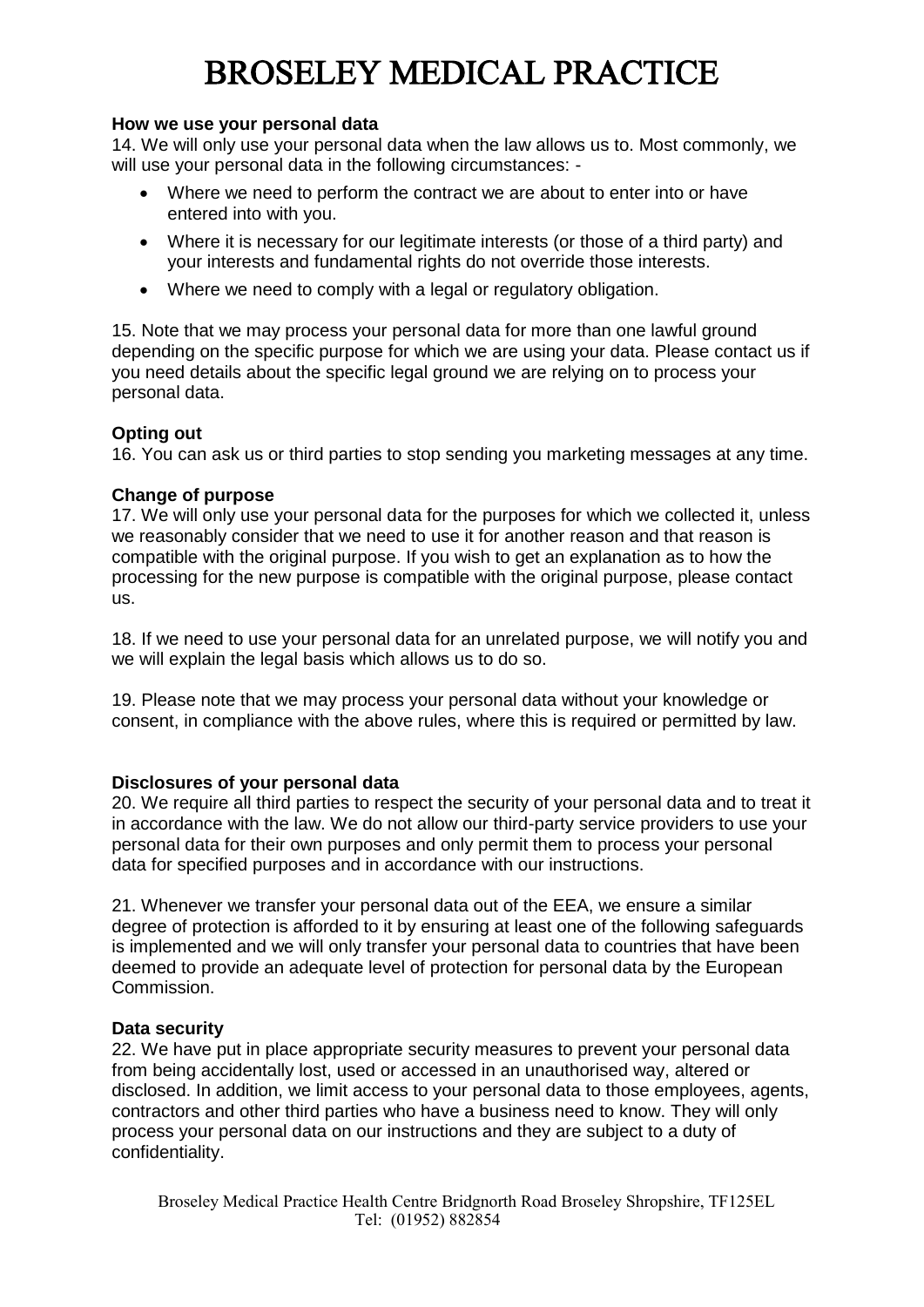23. We have put in place procedures to deal with any suspected personal data breach and will notify you and any applicable regulator of a breach where we are legally required to do so.

#### **Data retention**

 24. We will only retain your personal data for as long as necessary to fulfil the purposes we collected it for, including for the purposes of satisfying any legal, accounting, or reporting requirements.

reporting requirements.<br>25. To determine the appropriate retention period for personal data, we consider the amount, nature, and sensitivity of the personal data, the potential risk of harm from unauthorised use or disclosure of your personal data, the purposes for which we process your personal data and whether we can achieve those purposes through other means, and the applicable legal requirements.

 26. In some circumstances you can ask us to delete your data. In some circumstances we may anonymise your personal data (so that it can no longer be associated with you) for research or statistical purposes in which case we may use this information indefinitely without further notice to you.

#### **Your legal rights**

 27. Under certain circumstances, you have rights under data protection laws in relation to your personal data. Your rights are to: -

- $\bullet$  access request"). This enables you to receive a copy of the personal data we hold about you and to check that we are lawfully processing it Request access to your personal data (commonly known as a "data subject
- $\bullet$  to have any incomplete or inaccurate data we hold about you corrected, though we may need to verify the accuracy of the new data you provide to us. Request correction of the personal data that we hold about you. This enables you
- $\bullet$  remove personal data where there is no good reason for us continuing to process it. You also have the right to ask us to delete or remove your personal data where you have successfully exercised your right to object to processing (see below), where we may have processed your information unlawfully or where we are required to erase your personal data to comply with local law. Note, however, that we may not always be able to comply with your request of erasure for specific legal reasons which will be notified to you, if applicable, at the time of your request. Request erasure of your personal data. This enables you to ask us to delete or
- interest (or those of a third party) and there is something about your particular situation which makes you want to object to processing on this ground as you feel it impacts on your fundamental rights and freedoms. You also have the right to object where we are processing your personal data for direct marketing purposes. In some cases, we may demonstrate that we have compelling legitimate grounds to process your information which override your rights and freedoms. Object to processing of your personal data where we are relying on a legitimate
- Tel: (01952) 882854  $\bullet$  us to suspend the processing of your personal data in the following scenarios: (a) if you want us to establish the data's accuracy; (b) where our use of the data is unlawful but you do not want us to erase it; (c) where you need us to hold the Request restriction of processing of your personal data. This enables you to ask Broseley Medical Practice Health Centre Bridgnorth Road Broseley Shropshire, TF125EL